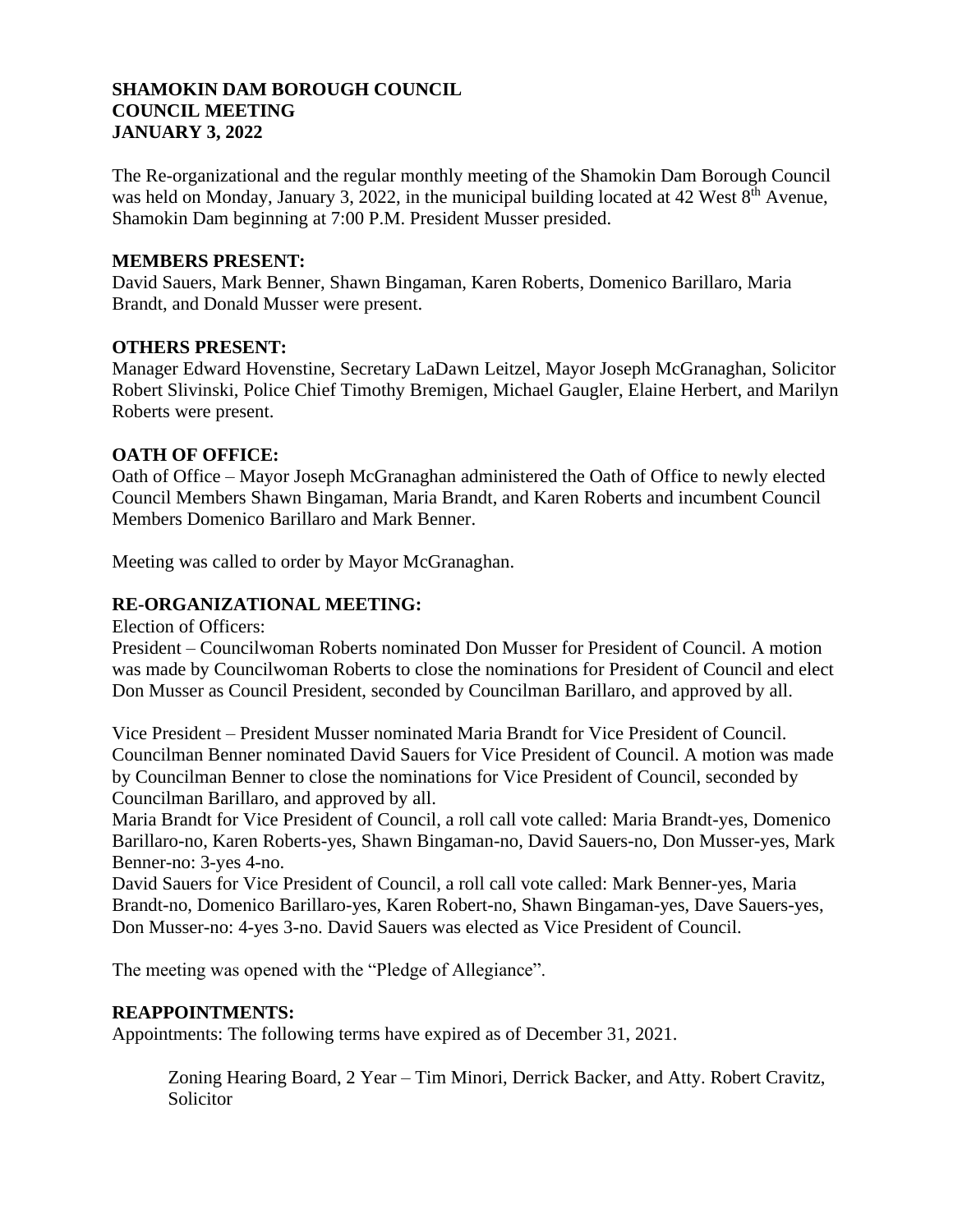## **Shamokin Dam Borough Council Page 2 January 3, 2022**

Civil Service Commission, 6 Year - Vacant Planning Commission, 4 Year – Gloria Hughes Central Keystone COG – Donald Musser ESCRA, 5 Year – Dr. Michael Dunigan East Snyder Park Board, 3 Year – Citizen, 2 Vacant appointments Shamokin Dam Fire Task Force, 4 Year – Mark Benner, Dr. Michael Dunigan, John Shirk, and Citizen Vacancy Board, 1 Year – David Herbert Snyder County Tax Collection Commission, 1 Year – LaDawn Leitzel, Ed Hovenstine

President Musser stated that Civil Service Commission, East Snyder Park Board, and Emergency Services Task Force have vacancies to fill.

A motion was made by Councilman Sauers to reappoint Boards, Commissions, Authorities, Misc. Committees, and Services as listed, seconded by Councilman Benner, and approved by all.

East Snyder Park Board will remain vacant.

President Musser stated that the current committees (Public Safety, Water/Sewer, Finance, Property & Supply, Franchise, Streets, Personnel, Recreation, and Insurance) would be reviewed and appointed.

A motion was made by Councilman Barillaro to reappoint Slivinski Law Offices as the Borough Solicitor to a two-year term, seconded by Councilwoman Brandt, and approved by all.

A motion was made by Councilman Benner to reappoint David Herbert to the Vacancy Board to a one-year term, seconded by Councilwoman Brandt, and approved by all.

A motion was made by Councilwoman Brandt to reappoint Manager Hovenstine to a two-year term, seconded by Councilman Bingaman, and approved by all.

A motion was made by Councilwoman Roberts to reappoint Secretary Leitzel to a two-year term, seconded by Councilman Benner, and approved by all.

A motion was made by Councilman Sauers to retain existing financial depositories (Cetera Investment, Edward Jones Investment, First National Bank, Mifflinburg Bank & Trust, PLGIT, and Truist Bank) for a two-year term, seconded by Councilman Barillaro, and approved by all.

# **PREVIOUS MEETING MINUTES:**

Councilman Benner requested that the minutes be amended for the ambulance service to add Station 54 versus Americus Ambulance Service. A motion was made by Councilwoman Brandt to approve the Council minutes of December 6, 2021, as amended, seconded by Councilman Sauers, and approved by all.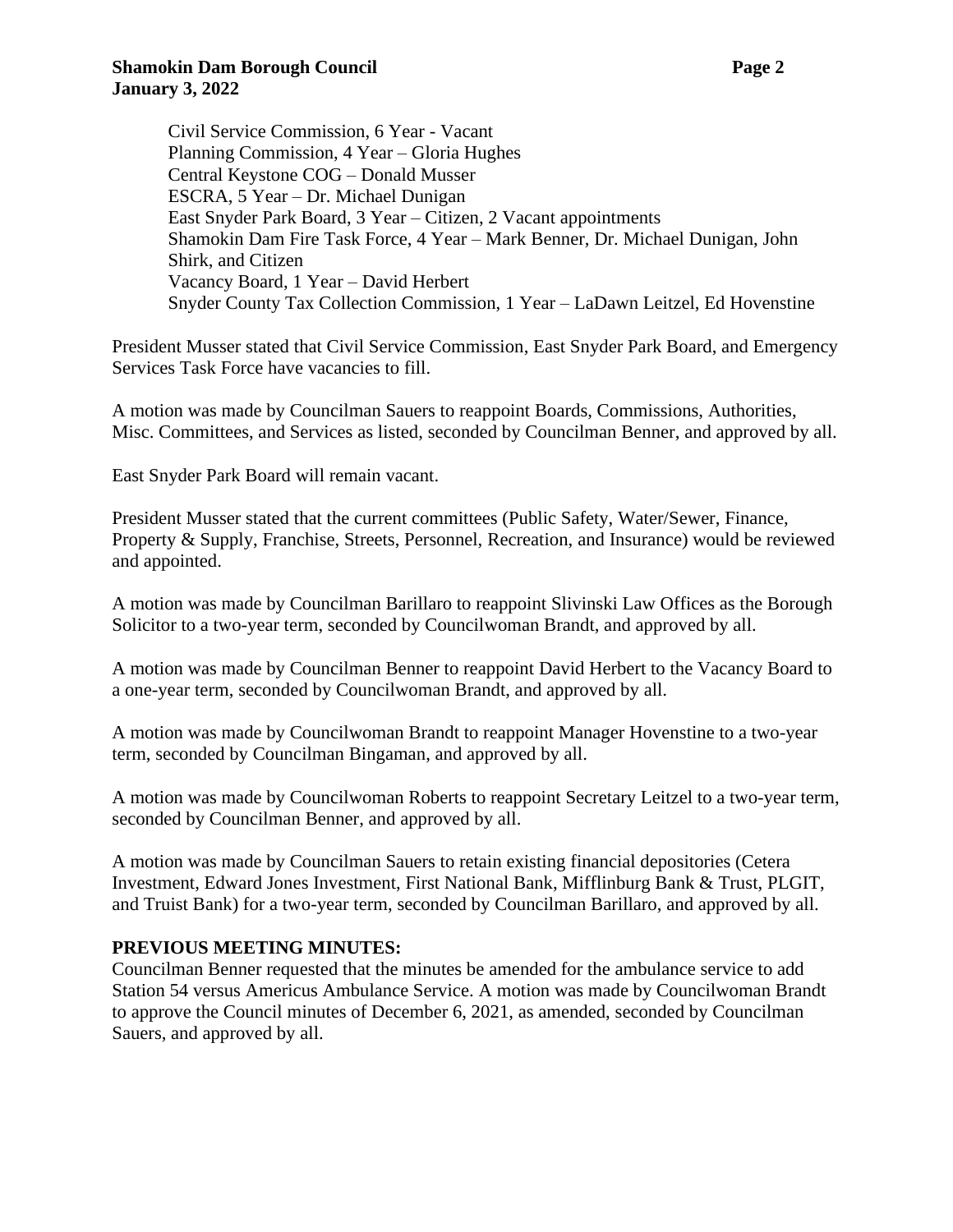## **Shamokin Dam Borough Council Page 3 January 3, 2022**

## **VISITORS:**

Michael Gaugler, Calvary Fellowship Susquehanna Valley – Calvary Fellowship Susquehanna Valley is under contract to buy the property at 2972 N Old Trail in Shamokin Dam Borough. One of the contingencies for purchase is a zoning change from the present R-2 zoning to an R-3 zoning designation that will allow for multi-family housing on that property. Upon purchase, the intended use of Calvary Fellowship will be to convert the entire property to residential housing with an estimated six (one and two bedroom) apartments for transitional housing for at least a year occupancy. Michael Gaugler requested a zoning district change from R-2 district to R-3 district for property located at 2972 N Old Trail. Mayor McGranaghan questioned whether the change would be spot zoning. Solicitor Slivinski suggested a zoning hearing board variance change from commercial to residential use to add conditions, such as at least a year occupancynot transient housing, property manager-contact for the Borough, onto the grant of the variance, due to the possibility of spot zoning. The Solicitor recommended for Council to review at the February Council meeting and send comments to the Zoning Hearing Board.

## **OTHER BUSINESS:**

Councilman Barillaro commented on the condition of the Joe Nevo property located at 2835 N Susquehanna Trail. Councilwoman Roberts commented on the condition of the property located at 12 Spruce Street.

## **MAYORS REPORT:**

Update on Property Maintenance –Mayor McGranaghan updated Council on the house fire that occurred at 3517 North Old Trail, the owner does not have fire insurance and no attempt for repair has been made. The Mayor questioned whether the Borough had any resources to act on this property. Solicitor Slivinski stated that the property would be under the property maintenance code-The Manager will contact Central Keystone COG. The property located at 3507 North Old Trail sustained damage from the fire, the owner has fire insurance and began the process of repairs. The Mayor reported that Central Keystone COG was contacted regarding the condition of the property located at 3718&3720 North Old Trail.

Police Report – Police Chief Bremigen presented the December police report. Councilwoman Brandt commented about a stranded vehicle at the turn onto Route 11.

#### **MANAGERS REPORT:**

Lead & Copper Rule – The Borough tests for lead & copper every three years, which will be conducted in year of 2022. DEP has changed some of the requirements and regulations for this testing. All are additional items.

Golf Tournament – Manager Hovenstine reported that the 2021 Hummel Station golf tournament donation to the borough was made in the amount of \$7,900.00. The annual golf tournament has benefited the Borough parks since 2008.

Planning Updates  $2022 -$  INSA facility expansion is underway. W & L Nissan Subdivision. Enterprise relocation. Royal Farms Store land development.